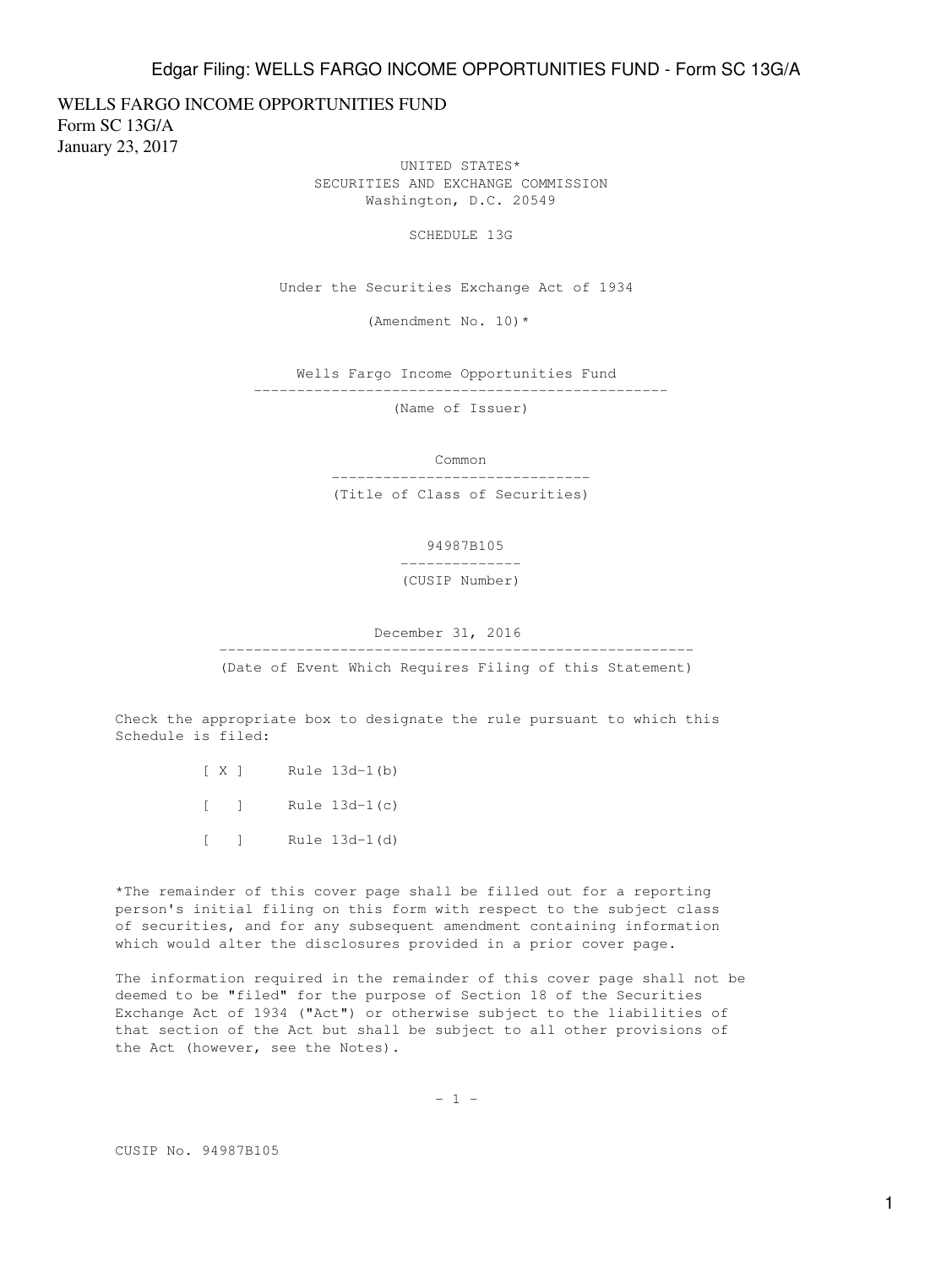|                                                                                     | 1. | Names of Reporting Persons, I.R.S. Identification Nos.<br>of above persons (entities only):                    |
|-------------------------------------------------------------------------------------|----|----------------------------------------------------------------------------------------------------------------|
|                                                                                     |    | First Trust Portfolios L.P.: 36-3768815                                                                        |
|                                                                                     |    | First Trust Advisors L.P.: 36-3788904                                                                          |
|                                                                                     |    | The Charger Corporation: 36-3772451                                                                            |
|                                                                                     | 2. | Check the Appropriate Box if a Member of a Group<br>(See Instructions)                                         |
|                                                                                     |    | $(a)$ $\begin{bmatrix} 1 \end{bmatrix}$                                                                        |
|                                                                                     |    | $(b)$ $\begin{bmatrix} 1 \end{bmatrix}$                                                                        |
|                                                                                     |    | 3. SEC Use Only                                                                                                |
|                                                                                     | 4. | Citizenship or Place of Organization of each                                                                   |
|                                                                                     |    | Reporting Person: Illinois, U.S.A.                                                                             |
| Number of<br>Shares Bene-<br>ficially<br>Owned by Each<br>Reporting<br>Person With: |    | 5. Sole Voting Power: 0                                                                                        |
|                                                                                     |    | 6. Shared Voting Power:<br>Such shares are held by the following entities in the<br>respective amounts listed: |
|                                                                                     |    | First Trust Portfolios L.P.: 0                                                                                 |
|                                                                                     |    | First Trust Advisors L.P.:<br>0                                                                                |
|                                                                                     |    | The Charger Corporation:<br>$\mathbf{0}$                                                                       |
|                                                                                     | 7. | Sole Dispositive Power:<br>0                                                                                   |
|                                                                                     | 8. | Shared Dispositive Power:                                                                                      |
|                                                                                     |    | Such shares are held by the following entities in the<br>respective amounts listed:                            |
|                                                                                     |    | First Trust Portfolios L.P.: 4,747,999                                                                         |
|                                                                                     |    | First Trust Advisors L.P.: 4,747,999                                                                           |
|                                                                                     |    | The Charger Corporation: 4,747,999                                                                             |
|                                                                                     | 9. | Aggregate Amount Beneficially Owned by Each<br>Reporting Person: 4,747,999                                     |

 10. Check if the Aggregate Amount in Row (9) Excludes Certain Shares (See Instructions)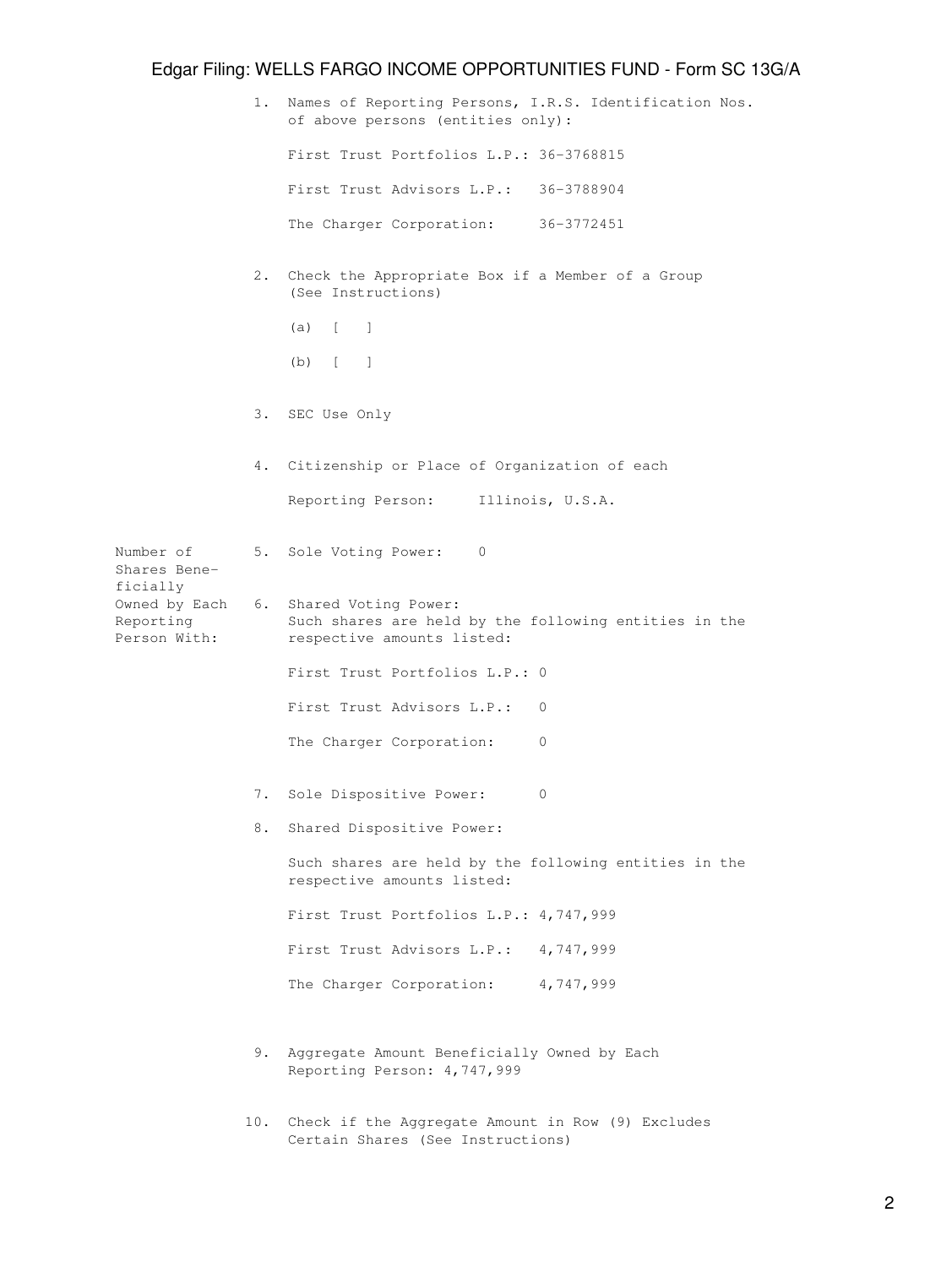#### $-2$  -

11. Percent of Class Represented by Amount in Row (9): 6.72%

| 12. Type of Reporting Person (See Instructions) |        |
|-------------------------------------------------|--------|
| First Trust Portfolios L.P.                     | $-$ BD |
| First Trust Advisors L.P.                       | - TA   |
| The Charger Corporation                         | – HC   |

ITEM 1.

- (a) Name of Issuer: Wells Fargo Income Opportunities Fund
- (b) Address of Issuer's Principal Executive Offices

 Attn: Legal Department 525 Market Street San Francisco, CA 94105 USA

ITEM 2.

 (a) Name of Person Filing First Trust Portfolios L.P. First Trust Advisors L.P. The Charger Corporation (b) Address of Principal Business Office or, if none, Residence First Trust Portfolios L.P. 120 East Liberty Drive, Suite 400 Wheaton, Illinois 60187 First Trust Advisors L.P. 120 East Liberty Drive, Suite 400 Wheaton, Illinois 60187 The Charger Corporation 120 East Liberty Drive, Suite 400 Wheaton, Illinois 60187 (c) Citizenship of each Reporting Person: Illinois, U.S.A. (d) Title of Class of Securities Common Stock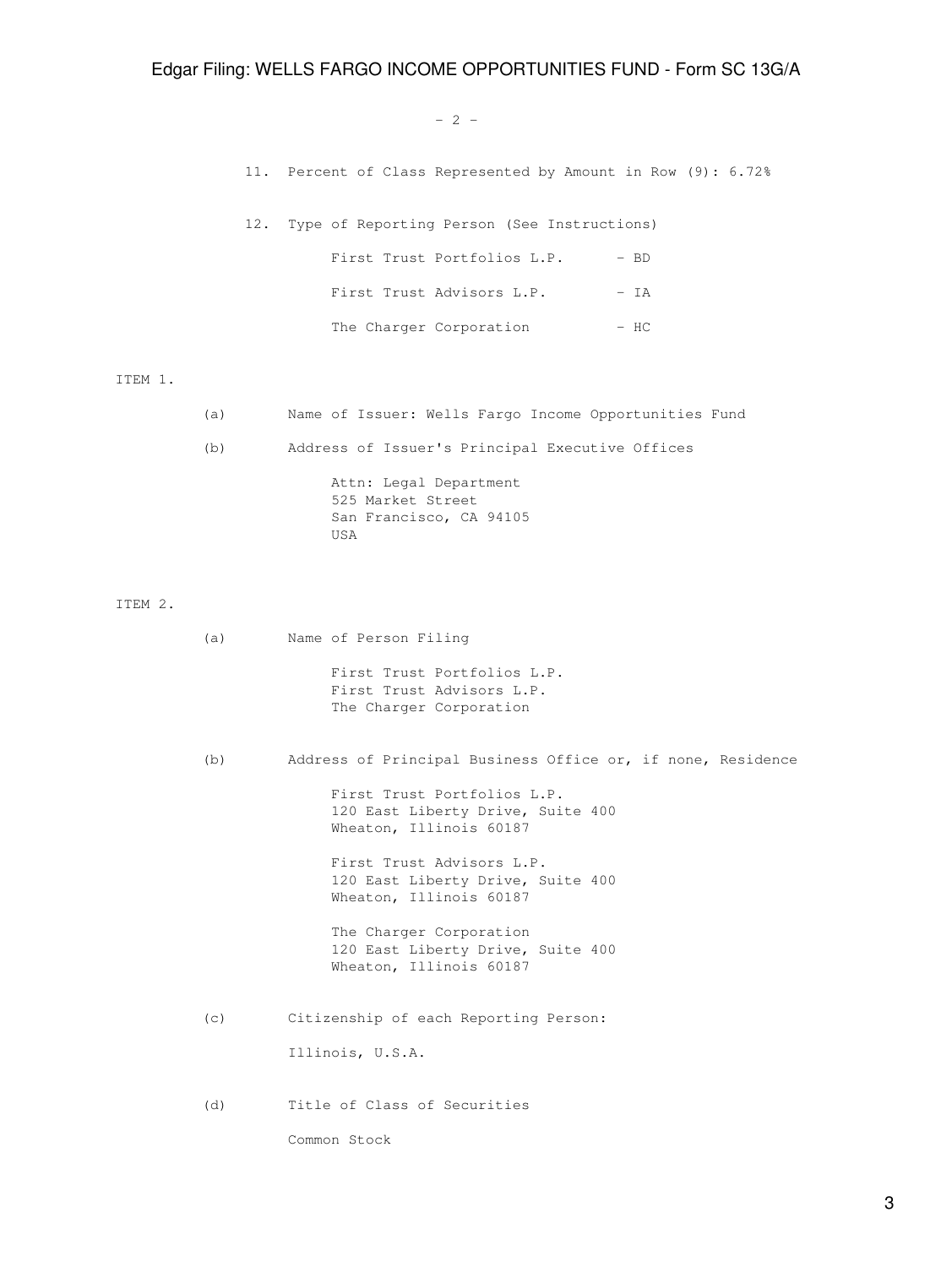(e) CUSIP Number 94987B105

 $-3 -$ 

- ITEM 3. If this statement is filed pursuant to Sec. 240.13d-1(b) or 240.13d-2(b) or (c), check whether the person filing is a:
	- (a) x Broker or dealer registered under section 15 of the Act (15 U.S.C. 78o);
	- (b) Bank as defined in section 3(a)(6) of the Act (15 U.S.C. 78c);
	- (c) Insurance company as defined in section 3(a)(19) of the Act (15 U.S.C. 78c);
	- (d) Investment company registered under section 8 of the Investment Company Act of 1940 (15 U.S.C. 80a-8);
	- (e) x An investment adviser in accordance with Sec.  $240.13d-1(b)(1)(ii)(E);$
	- (f) An employee benefit plant or endowment fund in accordance with Sec. 240.13d-1(b)(1)(ii)(F);
	- (g) x A parent holding company or control person in accordance with Sec.  $240.13d-1(b)$  (1)(ii)(G);
	- (h) A savings associations as defined in Section 3(b) of the Federal Deposit Insurance Act (12 U.S.C. 1813);
	- (i) A church plan that is excluded from the definition of an investment company under section 3(c)(14) of the Investment Company Act of 1940 (15 U.S.C. 80a-3);
	- (j) A non-U.S. institution in accordance with Sec.  $240.13d-1(b)(1)(ii)(J);$
	- (k) Group, in accordance with Sec.  $240.13d-1$  (b)  $1(ii)$  (K).

 If filing as a non-U.S. institution in accordance with Sec.  $204.13d-1$ (b)(1)(ii)(J), please specify the type of institution:  $\__$ 

#### ITEM 4. Ownership

 Provide the following information regarding the aggregate number and percentage of the class of securities of the issuer identified in Item 1.

- (a) Amount beneficially owned: 4,747,999
- (b) Percent of class: 6.72%
- (c) Number of shares as to which the person has: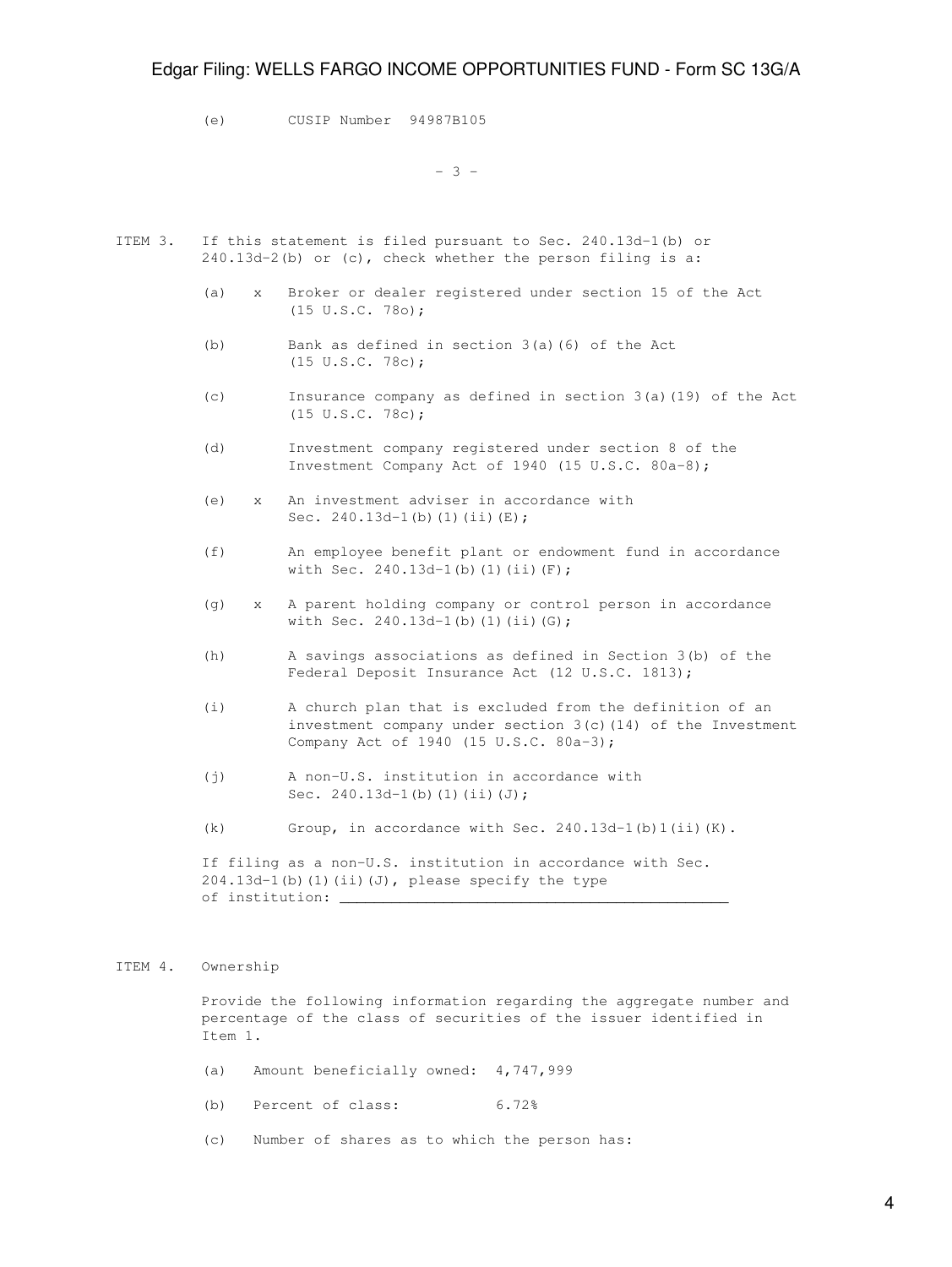- (i) Sole power to vote or to direct the vote: 0
- (ii) Shared power to vote or to direct the vote: 0
- (iii) Sole power to dispose or to direct the disposition of: 0
- (iv) Shared power to dispose or to direct the disposition of: 4,747,999

- 4 -

- Instruction. For computations regarding securities which represent a right to acquire an underlying security see Sec. 204.13d-3(d)(1).
- ITEM 5. Ownership of Five Percent or Less of a Class

 If this statement is being filed to report the fact that as of the date hereof the reporting person has ceased to be the beneficial owner of more than five percent of the class of securities, check the following [ ].

Instruction: Dissolution of a group requires a response to this item.

ITEM 6. Ownership of More than Five Percent on Behalf of Another Person

This Schedule 13G filing is jointly filed by The Charger Corporation, First Trust Portfolios L.P. and First Trust Advisors L.P. pursuant to Rule 13d-1(k)(1). The Charger Corporation is the General Partner of both First Trust Portfolios L.P. and First Trust Advisors L.P. First Trust Portfolios L.P. acts as sponsor of certain unit investment trusts which hold shares of the issuer. The total number of shares of the issuer held by these unit investment trusts is set forth in Row (8) above with respect to First Trust Portfolios L.P. No individual unit investment trust sponsored by First Trust Portfolios L.P. holds more than 3% of any registered investment company issuer's shares. First Trust Advisors L.P., an affiliate of First Trust Portfolios L.P., acts as portfolio supervisor of the unit investment trusts sponsored by First Trust Portfolios L.P., certain of which hold shares of the issuer. Neither First Trust Portfolios L.P., First Trust Advisors L.P. nor The Charger Corporation have the power to vote the shares of the issuer held by these unit investment trusts sponsored by First Trust Portfolios L.P. These shares are voted by the trustee of such unit investment trusts so as to insure that the shares are voted as closely as possible in the same manner and in the same general proportion as are the shares held by owners other than such unit investment trusts. The difference, if any, between the aggregate amount of shares beneficially owned by each reporting person, as set forth in Row (9) above, and the number of shares of the issuer held by the unit investment trusts sponsored by First Trust Portfolios L.P. represents shares of the issuer which are either held in other registered investment companies, pooled investment vehicles and/or separately managed accounts for which First Trust Advisors L.P. serves as investment advisor and/or investment sub-advisor. Each of First Trust Portfolios L.P., First Trust Advisors L.P. and The Charger Corporation disclaims beneficial ownership of the shares of the issuer identified in this filing.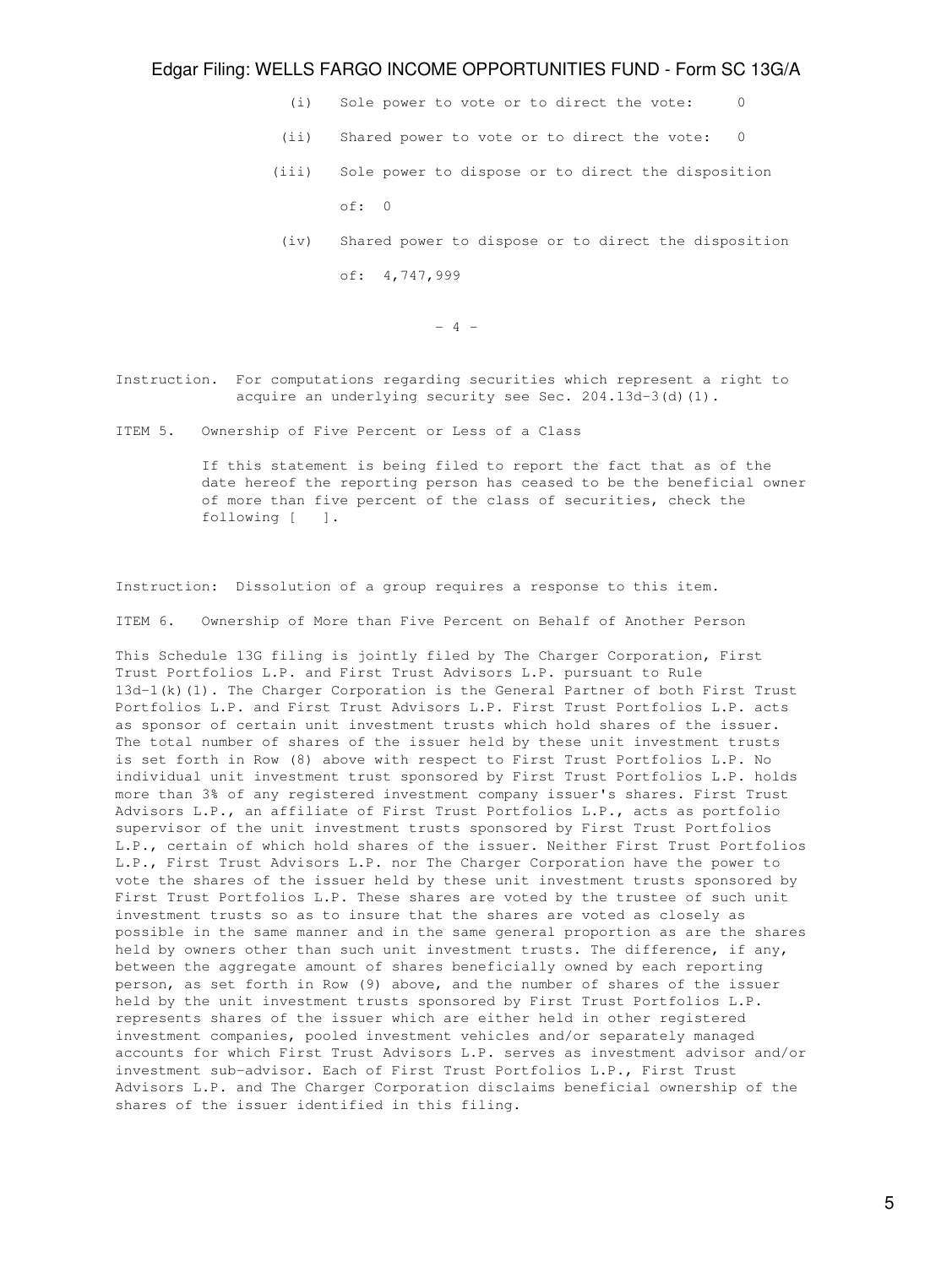ITEM 7. Identification and Classification of the Subsidiary Which Acquired the Security Being Reported on By the Parent Holding Company or Control Person

See Item 6.

ITEM 8. Identification and Classification of Members of the Group Not Applicable.

 $-5 -$ 

ITEM 9. Notice of Dissolution of Group

Not Applicable.

ITEM 10. Certifications

 By signing below I certify that, to the best of my knowledge and belief, the securities referred to above were acquired and are held in the ordinary course of business and were not acquired and are not held for the purpose of or with the effect of changing or influencing the control of the issuer of the securities and were not acquired and are not held in connection with or as a participant in any transaction having that purpose or effect other than activities solely in connection with a nomination under Sec. 240.14a-11.

#### SIGNATURE

 After reasonable inquiry and to the best of my knowledge and belief, I certify that the information set forth in this statement is true, complete and correct.

> FIRST TRUST PORTFOLIOS L.P., FIRST TRUST ADVISORS L.P. and THE CHARGER CORPORATION Date: January 23, 2017

 By: /s/ James M. Dykas --------------------------- Name: James M. Dykas Title: Chief Financial Officer of First Trust Portfolios L.P. and First Trust Advisors L.P., and Chief Financial Officer and Treasurer of The Charger Corporation